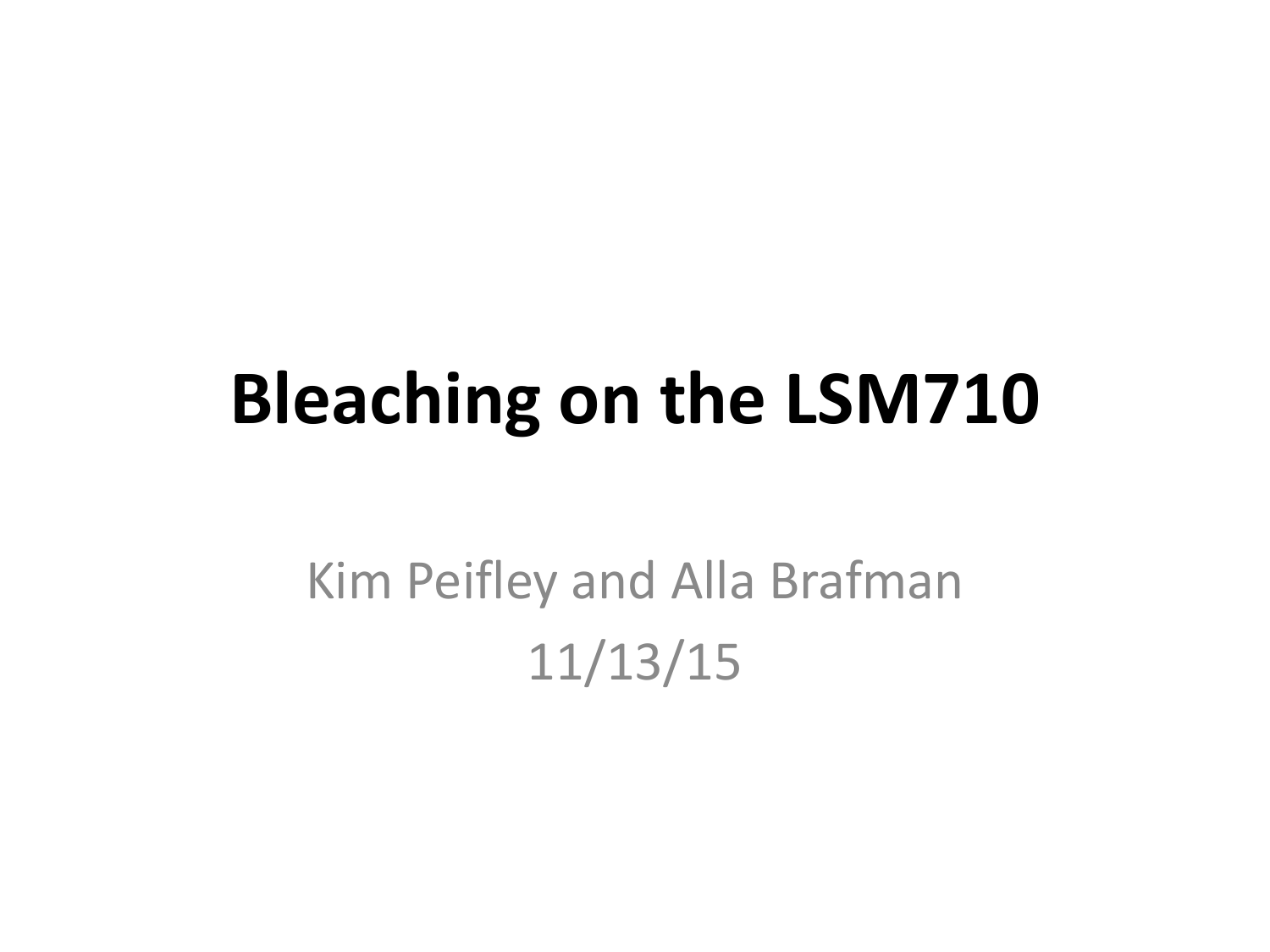- 1. Check the Time Series box in order to get the initial scan
- 2. Check the Bleaching box
- 3. Make sure the Regions box is also checked

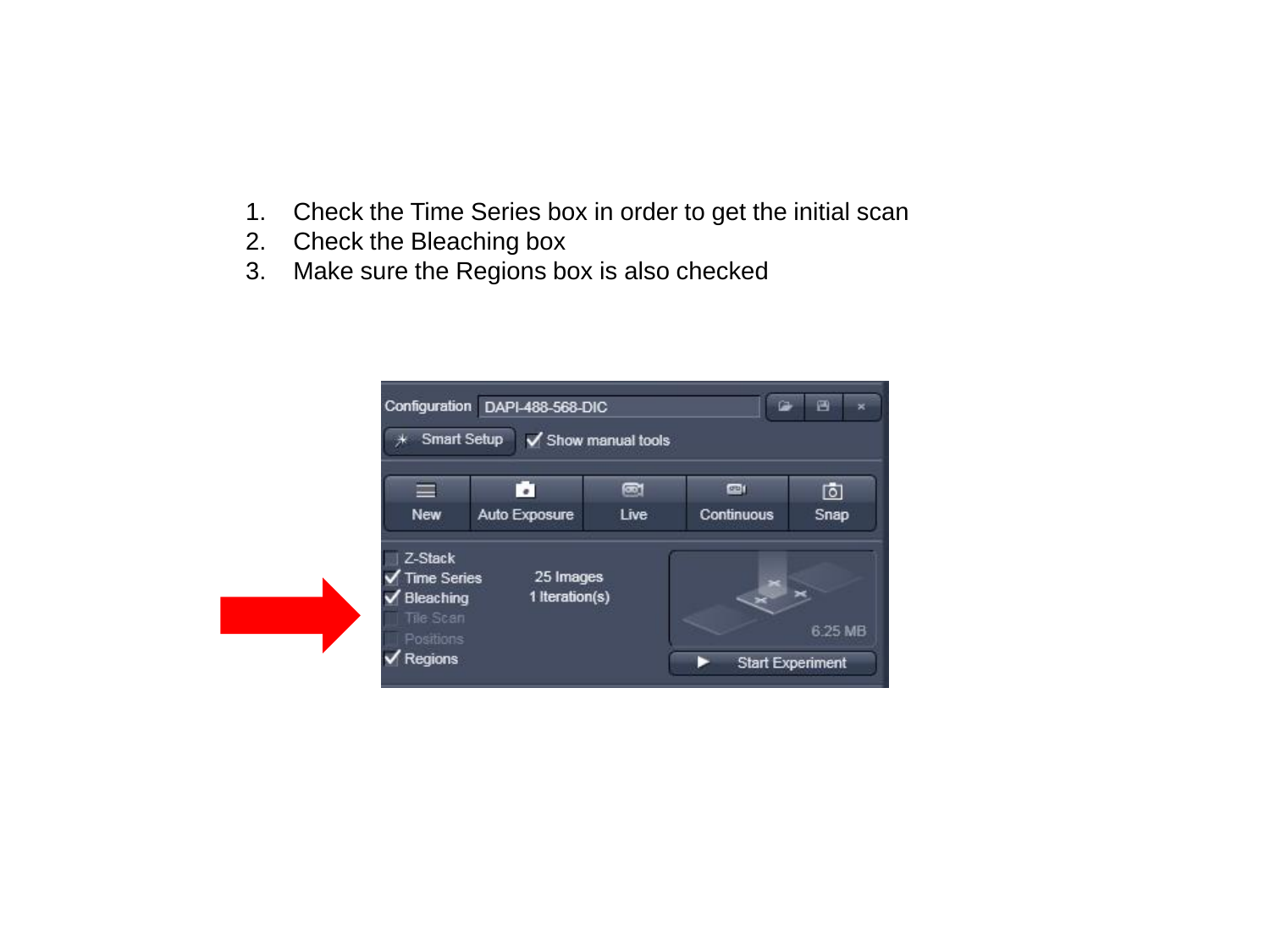In the Regions Box - Select the Infinity Symbol to make your own shapes.

|                                        |                                                 | <b>Infinity Symbol</b> |               |                 |  |
|----------------------------------------|-------------------------------------------------|------------------------|---------------|-----------------|--|
| Regions<br>ы                           |                                                 |                        |               | V<br>Show all   |  |
|                                        | $\Box$<br>$\circ$                               | $\infty$               | <b>Delete</b> | Hide            |  |
| #                                      | <b>Type</b>                                     | Acquisition            | <b>Bleach</b> | <b>Analysis</b> |  |
| $\blacksquare$                         | 90                                              |                        | M             | ⊽               |  |
|                                        | $-54$                                           |                        |               |                 |  |
| Center X                               |                                                 |                        |               |                 |  |
| Center Y                               | 32                                              |                        |               |                 |  |
| Width                                  | 88                                              |                        |               |                 |  |
| Height                                 | 54                                              |                        |               |                 |  |
| Line width                             | $\overline{1}$<br>٠                             |                        |               |                 |  |
| Color                                  |                                                 |                        |               |                 |  |
| Color mode                             | Automatic assignment                            |                        | ▼             |                 |  |
| Creation Mode Switch to selection mode |                                                 |                        |               |                 |  |
|                                        | Fit frame size to bounding rectangle of regions |                        |               |                 |  |
|                                        | Zoom Bleach (fast, less accurate)               |                        |               |                 |  |
| Show numbers                           |                                                 |                        |               |                 |  |
| Load                                   | Save                                            |                        |               |                 |  |

Region Created Using Infinity Symbol